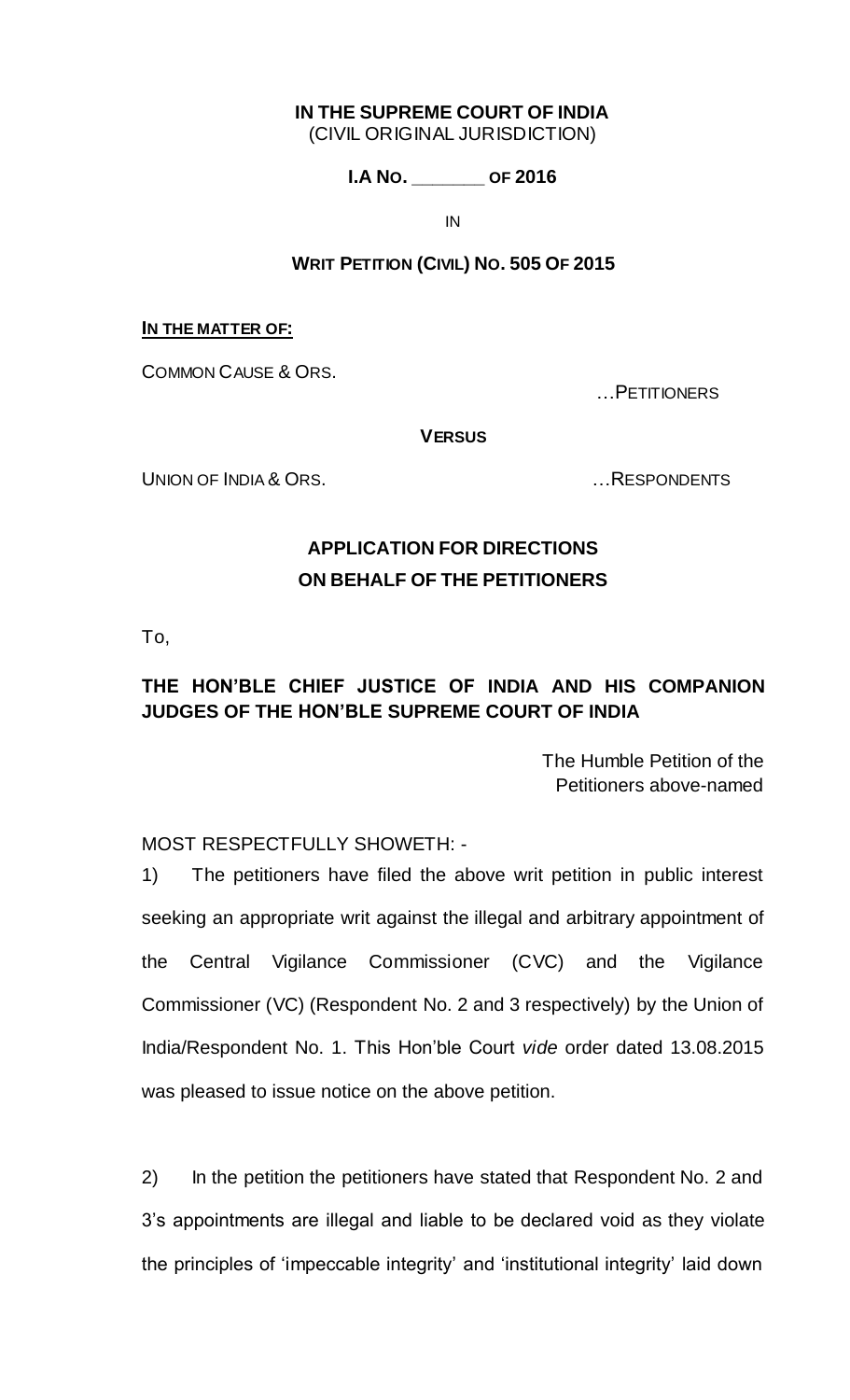in the landmark judgments of this Hon"ble Court in *Vineet Narain* case (1998) 1 SCC 226 and *Centre for Public Interest Litigation (CPIL)* case (2011) 4 SCC 1.

3) The petitioners are filing the present application seeking this Hon"ble Court"s intervention in an extremely serious matter where actionable evidence gathered in the raids on Sahara group and Birla group companies concerning corruption and bribing of important public functionaries was given a quiet burial by the Income Tax Department and the CBI.

4) The dubious role played in this matter by Respondent No. 2, presently the CVC, needs to be investigated. Before being appointed as Chairperson, CBDT, Respondent No. 2 held the post of Member (Investigation), CBDT, from August 2012 to August 2014. He retired in November 2014 and was appointed as Advisor to the SIT on Black Money, in which capacity he continued to work until June 2015 when the Government appointed him as CVC.

5) A brief account of the two raids and the evidence seized therein is given below. The relevant documents have come in possession of the petitioners through their counsel, Mr. Prashant Bhushan. These were given to Mr. Bhushan by whistle-blowers whose identity needs to be kept confidential.

### **Raid on Birla Group**

6) During the investigation in relation to coal block allocations to Hindalco Industries, an Aditya Birla group company, the CBI conducted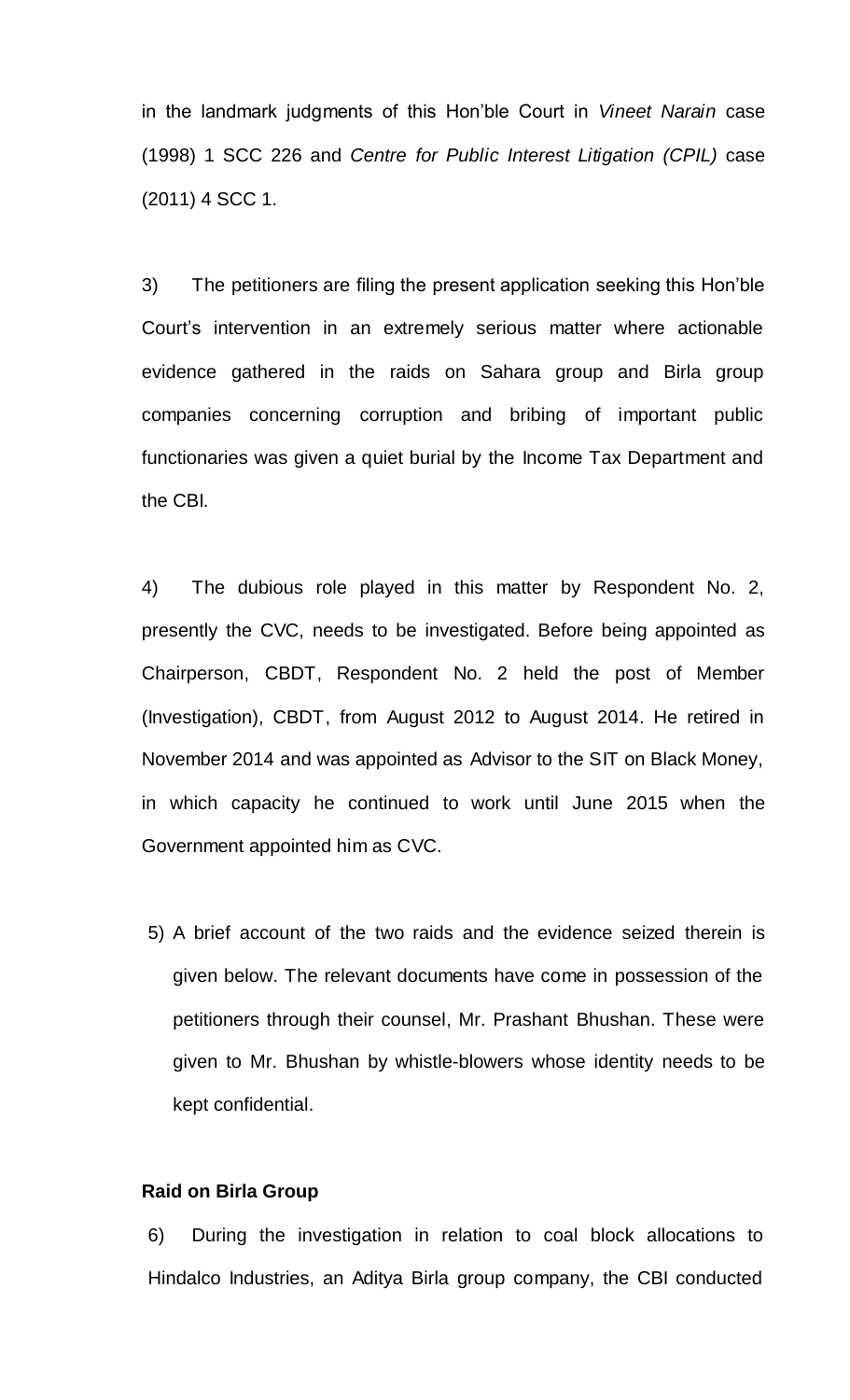simultaneous search operations in four cities – New Delhi, Mumbai, Secunderabad and Bhubaneshwar on 15.10.2013.

7) The documents seized by the CBI in its search operation in Mumbai reportedly revealed massive bribery of politicians and officials of various ministries by the Aditya Birla group over several years. The simultaneous search operation conducted on 15.10.2013 by the CBI at Aditya Birla group"s office at Parliament Street, New Delhi, reportedly led to the recovery of incriminating documents and a huge stash of unaccounted for cash amounting to Rs. 25 crore.

8) Although the documents seized indicated the commission of offences of corruption, bribery, possession of black money and disproportionate assets, and also of income tax violations, the CBI, instead of conducting a thorough scrutiny of their contents, simply transferred the highly incriminating documents to the Income Tax Department.

9) The records seized during the search operation at Delhi revealed payment of Rs. 7.08 crore made during the period from 09.01.2012 to 02.02.2012 under the heading "Project-J – Environment & Forest". It is to be noted that during Ms. Jayanti Natrajan's tenure as Minister, Environment & Forest, as many as 13 projects of Aditya Birla Group companies were cleared between 08.11.2011 and 17.06.2013. A copy of the relevant pages of the diary seized from Birla Group office on Parliament Street, New Delhi is enclosed as **Annexure A1** (Pg  $\qquad \qquad \qquad \Box$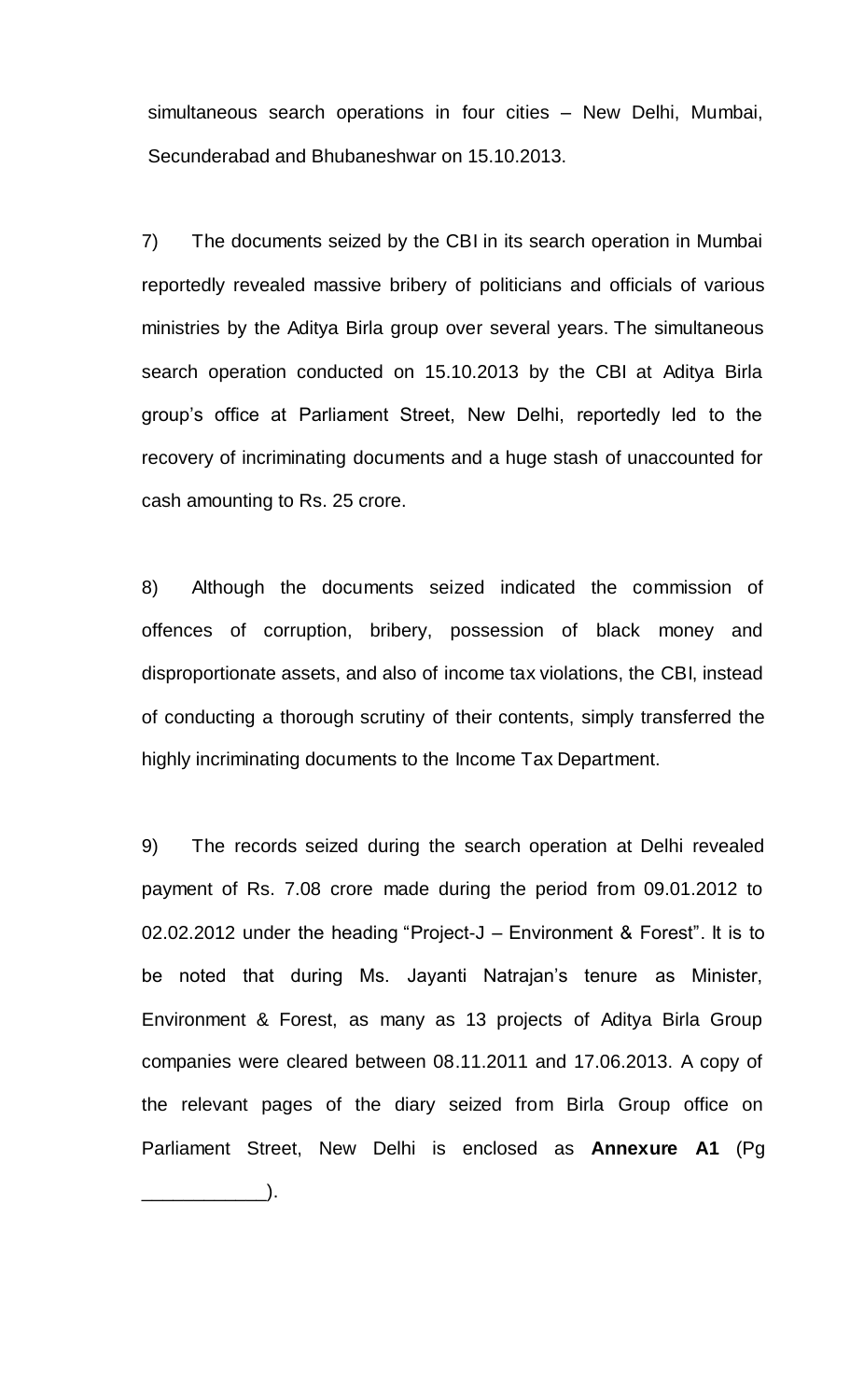10) Also, the laptop of Mr. Shubhendu Amitabh, Group Executive President, was seized during the above raid. The laptop was found to contain evidence of highly incriminating money transactions. An email dated 16.11.2012 containing the cryptic entry, "*Gujarat CM – 25 cr (12 Done- rest?)*", was also recovered from the said laptop. A copy of the said document is enclosed as **Annexure A2** (Pg \_\_\_\_\_\_\_\_\_\_\_\_).

When Mr. Amitabh was questioned about this transaction and specifically asked as to what the letters C and M in the above entry stood for, he told the Income Tax Department that "*These were purely personal notes. Not meant for SMS or email transmission. And the first note is only to note for my knowledge and consumption – a business development at Gujarat Alkali Chemicals…*" A copy of the two relevant pages of handwritten notes (which are in the petitioners" possession) of the statement of Mr. Shubhendu Amitabh as recorded by the Income Tax Department is enclosed as **Annexure A3** (Pg \_\_\_\_\_\_\_\_\_\_\_\_).

11) The Income Tax Department in its appraisal report dated 27.02.2014 stated: "*…considering the highly incriminating nature of transactions in the data retrieved from the laptop and hard disc of Shri Shubhendu Amitabh and evasive replies and unsubstantiated claims made by him, it would be imperative for the Assessing Officers to scrutinize the data available in seized documents including the laptop and hard disc and determine the quantum of income concealed by Shri Shubhendu Amitabh, M/s ABMCPL, and other persons, if any.*" Copy of the relevant pages (Pg 115, 127) of the Assessment Report that have come in the petitioners' possession is enclosed as **Annexure A4** (Pg \_\_\_\_\_\_\_\_\_\_\_\_).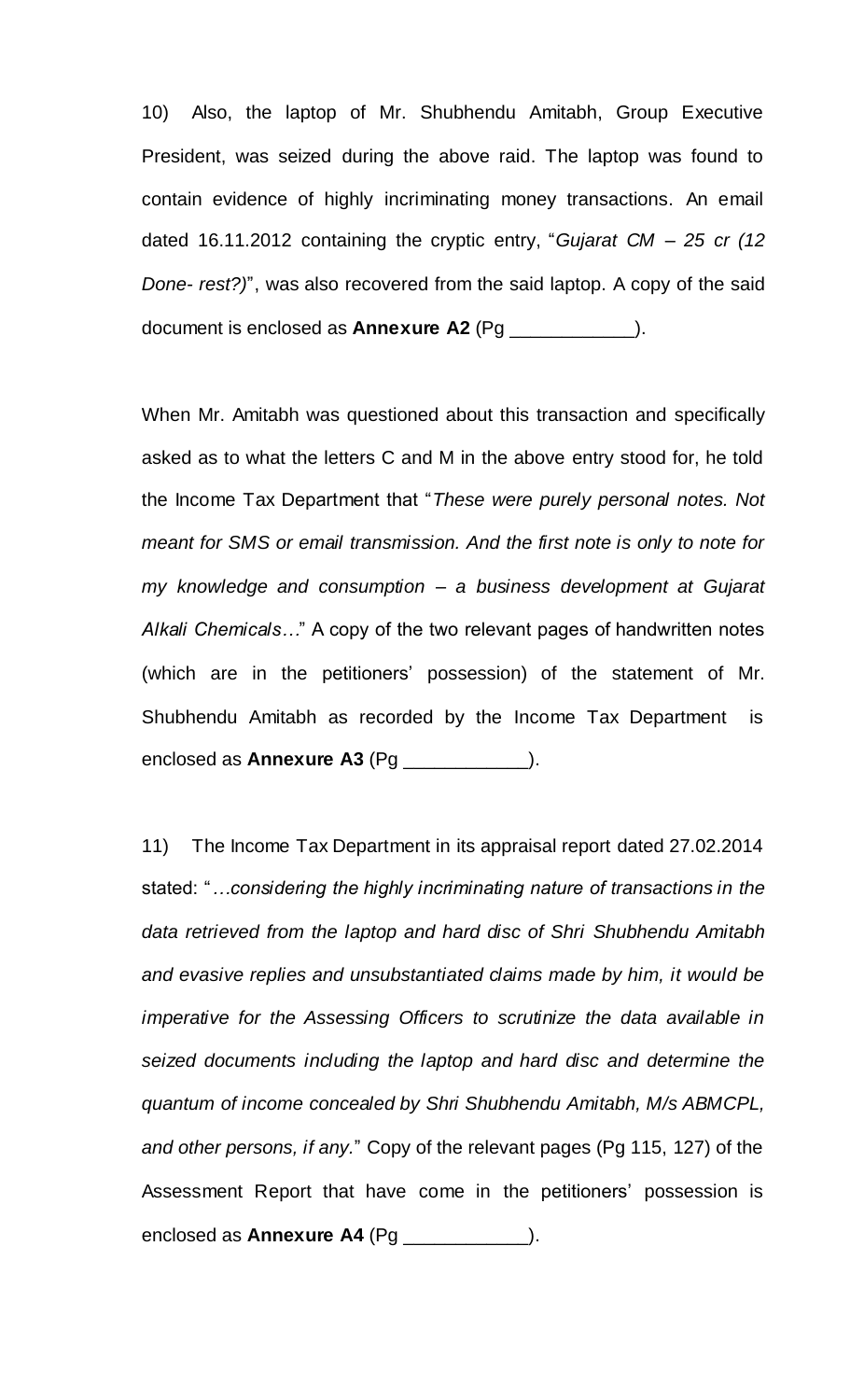12) The Income Tax Department prepared an appraisal report of the records seized and found huge undisclosed payments. During the investigation, top officials of the Birla Group admitted that large amounts of cash were routed by the Group through hawala. The IT Department subsequently prepared a detailed appraisal report on the hawala transactions. A copy of the said appraisal report (pages that are in petitioners" possession) dated 27.02.2014 is enclosed as **Annexure A5** (Pg \_\_\_\_\_\_\_\_\_\_\_\_).

13) However, the Income Tax Department under Respondent No. 2 neither took any meaningful action nor forwarded the report to CBI or SIT on Black Money, as was required since incriminating documents showing corruption, bribery and black money had surfaced. Therefore, the petitioner Common Cause was constrained to move this Hon"ble Court in the coal scam case (WPC 463/2012) seeking a direction to CBI to investigate the documents. This Hon"ble Court *vide* its order dated 12.10.2015 directed the CBI to take action in accordance with law if the documents surfaced in raid on Birla group disclose offences, even though they might be unrelated to the coal block allocation cases. A copy of the relevant pages of the order dated 12.10.2015 passed by Supreme Court in IA 35/2015 in WPC 463/2012 is enclosed as **Annexure A6** (Pg \_\_\_\_\_\_\_\_\_\_\_\_).

14) Despite the above facts, the CBI has not taken any concrete action, and to the best of the petitioners' knowledge, has not even registered an RC/FIR in the matter. This deliberate lapse suggests that the CBI is trying to protect the influential personalities named in the documents seized and is shielding powerful corporate entities.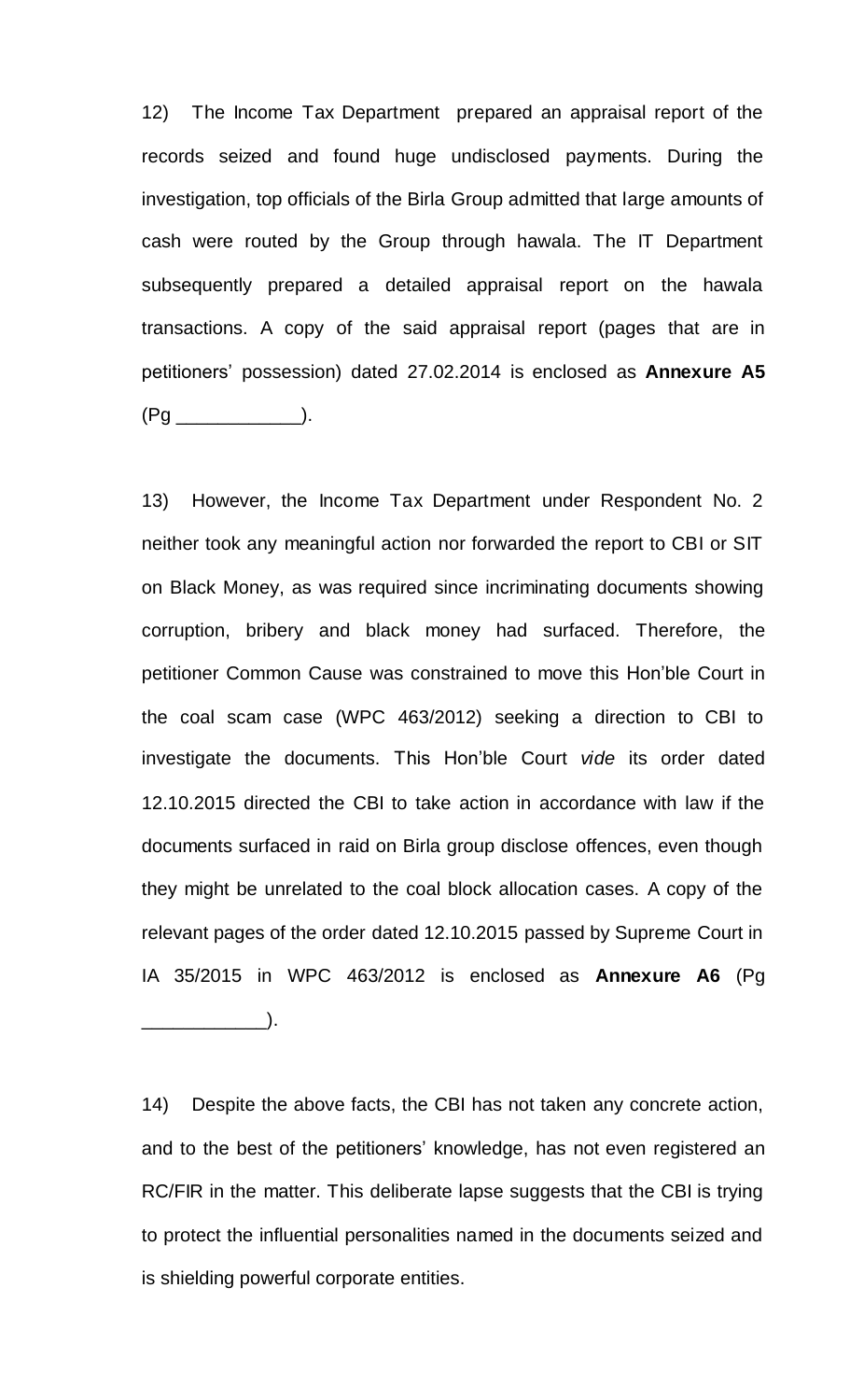15) Despite receiving all the incriminating documents from the CBI, the Income Tax Department did not pursue the investigation to its logical conclusion. It did not even request the CBI to investigate the transactions which had showed not just Income Tax violations, but also commission of offences of corruption, bribery and possession of black money. In the Vineet Narain case, this Hon"ble Court had ruled that any evidence of alleged payments to public officials/representatives needed to be properly investigated. The Income Tax department, despite preparing a damning appraisal report after an inquiry into the alleged transactions, did not take any meaningful action and apparently did not transmit their report to the CBI for investigation of the offences of corruption or bribery. This was a serious lapse on the part of the Income Tax Department under Respondent No. 2. The role of Respondent No. 2 in this dereliction of duty needs to be investigated. It also needs to be ascertained whether the appraisal report was shared with the SIT on Black Money.

### **Raid on Sahara group**

16) According to news reports, the Income Tax Department raided Sahara India group offices in Delhi and Noida on 22.11.2014. During the said raid, incriminating documents and cash amounting to Rs. 135 crore were reportedly seized. A copy of a news report dated 24.11.2014 of PTI is annexed as **Annexure A7** (Pg \_\_\_\_\_\_\_\_\_\_\_\_).

17) The petitioners have come in possession of a few pages containing a record of cash transactions from May 2013 to March 2014. The said pages were apparently signed by the Income Tax Officer, one person from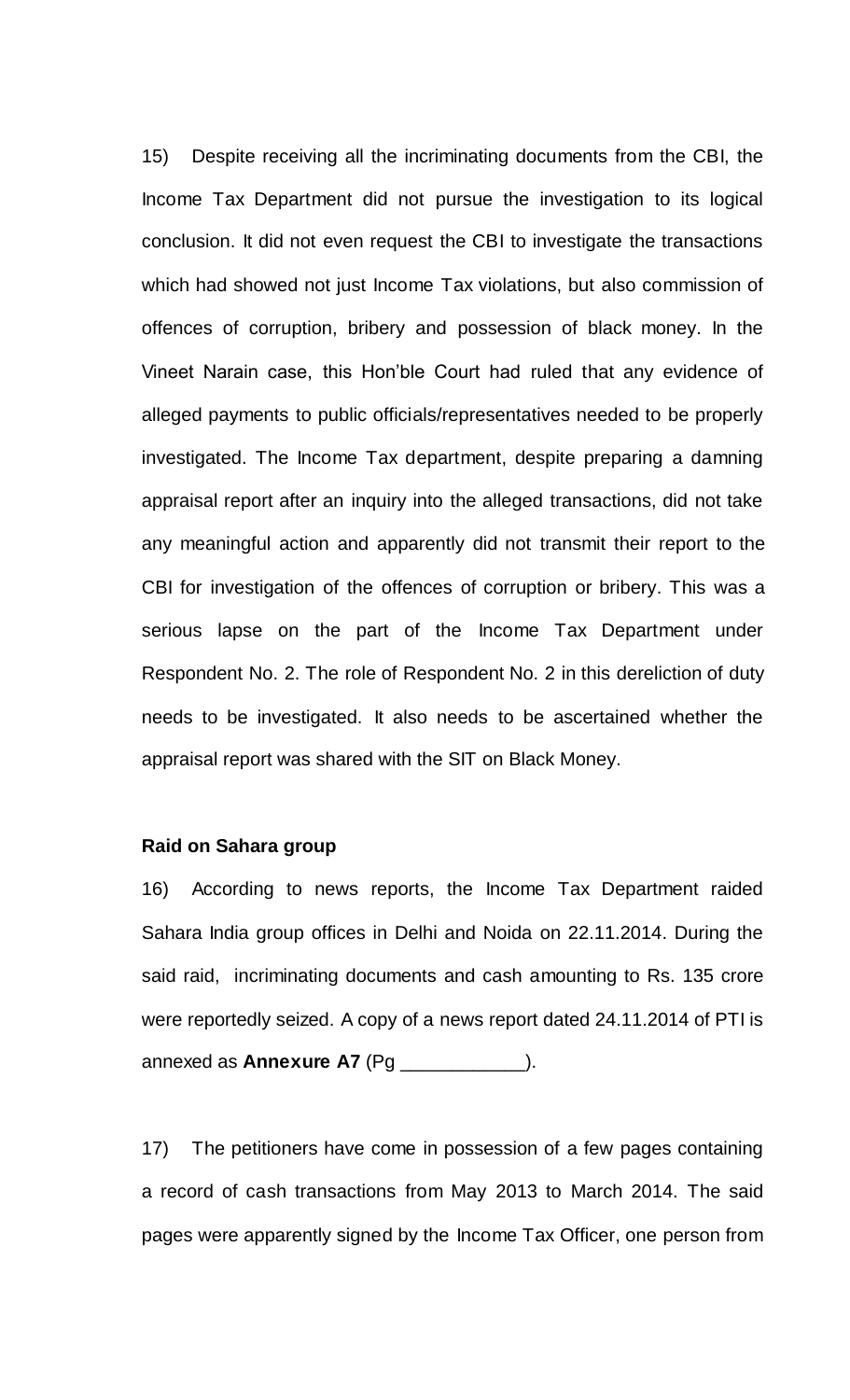the Sahara group and two witnesses. The date of 22.11.2014 is recorded along with the signatures.

18) The relevant documents are printouts of the Excel Sheet showing cash receipt of over Rs. 115 crore and cash outflow of over Rs. 113 crore during a short period of 10 months. While the first sheet goes up to 04.03.14, the others go up to 22.02.14 and 12.11.13, respectively. The logs suggest that cash was apparently transferred to several important public figures. Copies of the said pages are enclosed as **Annexure A8** (Pg  $\qquad \qquad \Box$ 

19) One of the pages apparently details payments proposed to be made to top political leaders. The same is enclosed as **Annexure A9** (Pg **EXECUTE:** Another page apparently records payments made along with the date and place of delivery. The same is enclosed as **Annexure**  A10 (Pg \_\_\_\_\_\_\_\_\_\_\_\_\_\_\_).

19) The petitioners have been informed that one of the pages in question came in the possession of Mr. Ram Jethmalani, senior advocate and Member of Parliament. He requested the Delhi government on 28.06.2016 to compare the signatures of Income Tax Officer Ms. Ankita Pandey on the Sahara diary with her known signatures. A copy of the said letter along with its annexures is enclosed as **Annexure A11** (Pg

**Example 2.1** The Delhi Government got the signatures examined by its forensic laboratory. The laboratory gave a report on 01.07.2016 that the two signatures had been made by the same individual. Thus, the forensic report reinforces the credibility of the document that has now come in the petitioners" possession. A copy of the report of the forensic laboratory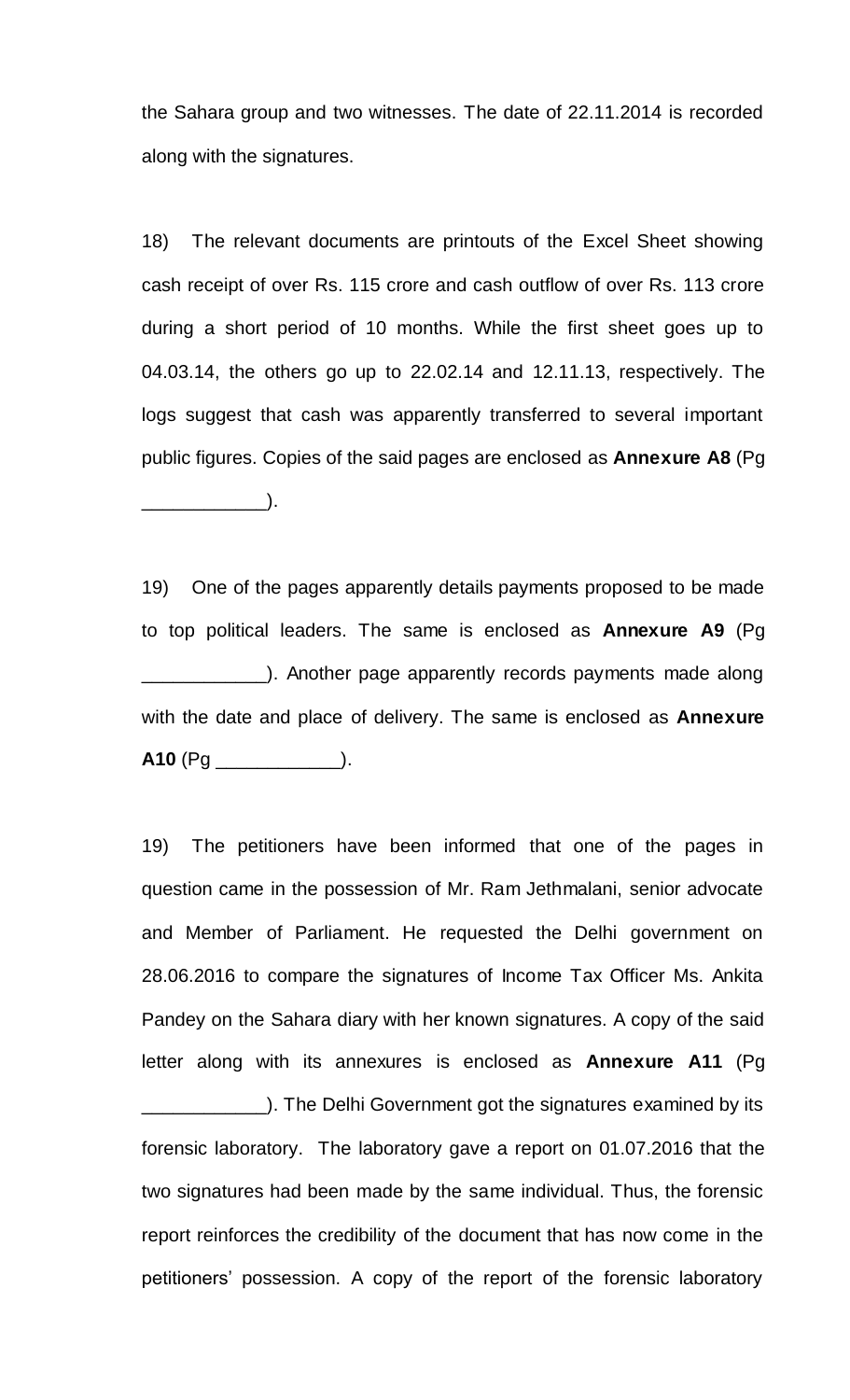dated 01.07.2016 along with its annexure is enclosed as **Annexure A12** (Pg \_\_\_\_\_\_\_\_\_\_\_\_).

20) It is clear that this document disclosed the bribing of several influential persons by the Sahara group. It ought to have been shared by the IT Department with the CBI & the SIT on Black Money, since the matter was not limited to Income Tax violations, but included bribery, corruption and possession of black money. The persons named in the diary ought to have been investigated, but it was not done. This constituted a serious lapse on the part of the IT Department.

21) Admittedly, the raid on Sahara group took place on 22.11.2014, by which time the Respondent No. 2 had retired as Chairperson, CBDT. However, as per the information received by petitioners' counsel, Respondent No. 2 continued to operate from the CBDT office after his appointment as advisor to the SIT on Black Money. It would, therefore, be reasonable to expect that he would have tapped his sources to gather information about the evidence uncovered in this raid, which would have been of great value to the SIT on Black Money.

## **Complaints to CBI, CBDT, ED, Settlement Commission**

22) After coming in possession of the documents mentioned above, the petitioners' counsel, Mr. Prashant Bhushan, addressed letters to the SIT on Black Money, the CVC, the CBI and the CBDT seeking a thorough investigation into the matter. The complaints to CBI, CBDT, CVC and SIT on Black Money were sent on 25.10.2016. A copy of the complaint made to the CBI along with its acknowledgment is annexed as **Annexure A13** (Pg \_\_\_\_\_\_\_\_\_\_\_\_). A copy of the complaint made to the CBDT along with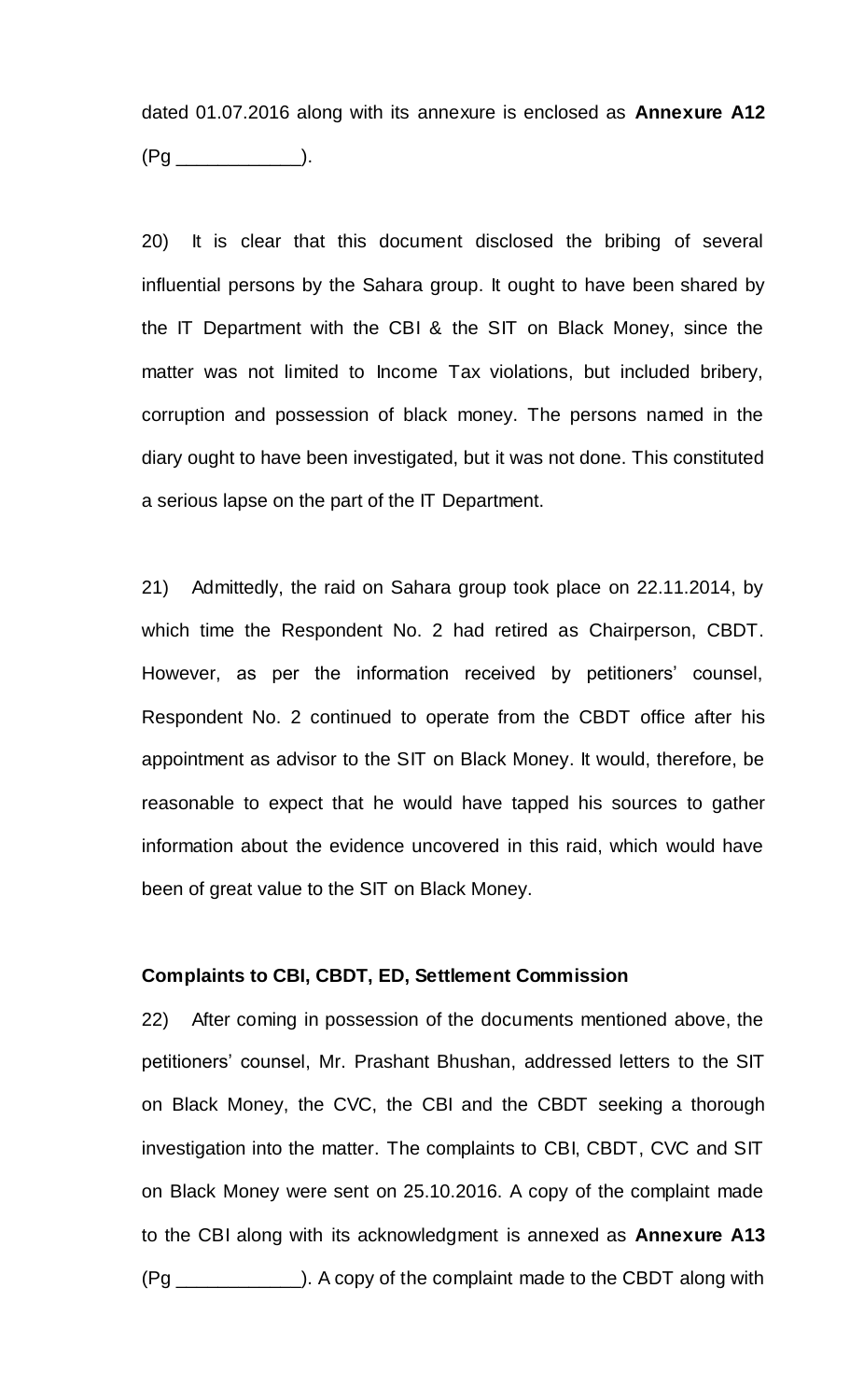the receiving is annexed as **Annexure A14** (Pg \_\_\_\_\_\_\_\_\_\_\_\_). A copy of the complaint to the CVC along with the acknowledgment is annexed as **Annexure A15** (Pg \_\_\_\_\_\_\_\_\_\_\_\_). A copy of the complaint to SIT on Black Money along with the receiving is annexed as **Annexure A16** (Pg \_\_\_\_\_\_\_\_\_\_\_\_). The petitioners" counsel also made a complaint to the Enforcement Directorate on 28.10.2016. A copy of the complaint to the ED along with the acknowledgment is annexed as **Annexure A17** (Pg  $\qquad \qquad \Box$ 

23) It was learnt that both Sahara group and Birla group had approached the Income Tax Settlement Commission to settle their cases. Hence, the petitioners' counsel specifically asked the CBDT, the CBI and the CVC not to allow any settlement in the matter and bar the business groups concerned from taking back the seized documents to exclude the possibility of their destruction.

24) The petitioners' counsel also requested the Chairperson, Income Tax Settlement Commission, on 08.11.2016 not to allow any settlement in the cases and to direct the retention of all the seized records with the authorities, so that the evidence gathered could be investigated. A copy of the letter dated 08.11.2016 to the Income Tax Settlement Commission is annexed as **Annexure A18** (Pg \_\_\_\_\_\_\_\_\_\_\_\_).

25) It is learnt that the cases of Sahara and Birla groups are now being actively considered in the Settlement Commission for settlement. Hence, there is an urgent need for this Hon"ble Court to direct the authorities concerned to immediately produce the entire evidence before this Hon"ble Court so that it can be preserved.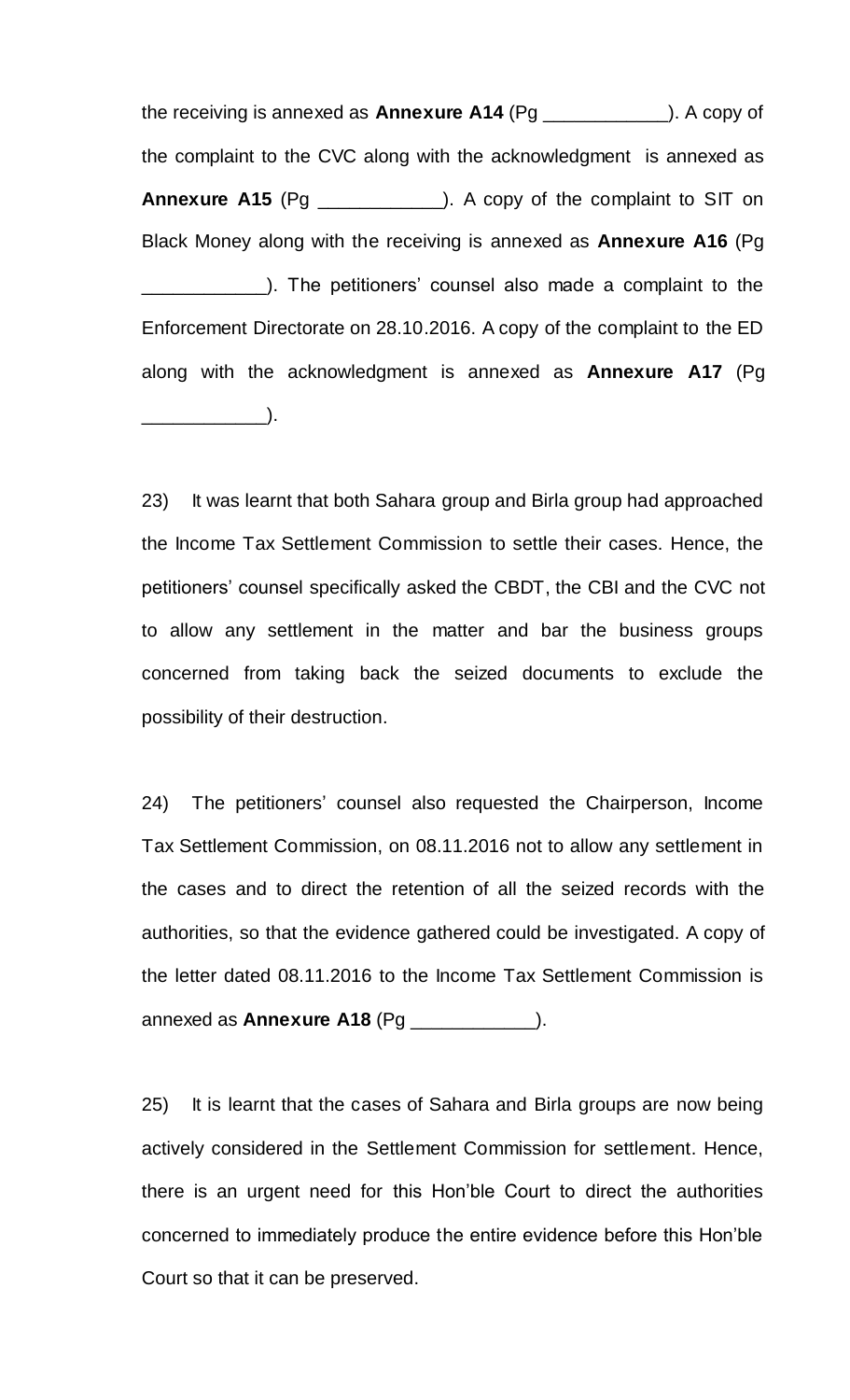26) The CVC, which is headed by Respondent No. 2, has *vide* a communication dated 04.11.2016 asked the petitioners' counsel Mr. Bhushan for a verification of identity before proceeding further in the matter. A copy of the said letter dated 04.11.2016 is annexed as **Annexure A19** (Pg \_\_\_\_\_\_\_\_\_\_\_\_\_\_). The petitioners' counsel has confirmed his identity on 10.11.2016. Meanwhile, the petitioners and their counsel have not been advised regarding any steps taken by the CVC to call for the relevant records or to communicate with the Settlement Commission despite the urgency of the matter. The lackadaisical attitude of the CVC under Respondent No. 2 suggests that it is not interested in getting the matter investigated despite such serious evidence of corruption and bribery of high public officials.

27) The petitioners, therefore, request this Hon"ble Court to direct the CBI, the CBDT and the CVC to produce the records and the material recovered in the raids on Sahara and Birla groups before this Hon"ble Court so as to preclude the possibility of tampering or destruction. The petitioners also request this Hon"ble Court to direct the constitution of an SIT to inquire and thoroughly investigate the evidence gathered in the said raids and also the role played by Respondent No. 2 in the apparent miscarriage of investigation in this matter of great public importance.

#### **PRAYERS**

In view of the facts and circumstances stated above, it is most respectfully prayed that this Hon"ble Court may in public interest be pleased to pass the following *ad interim* directions:-